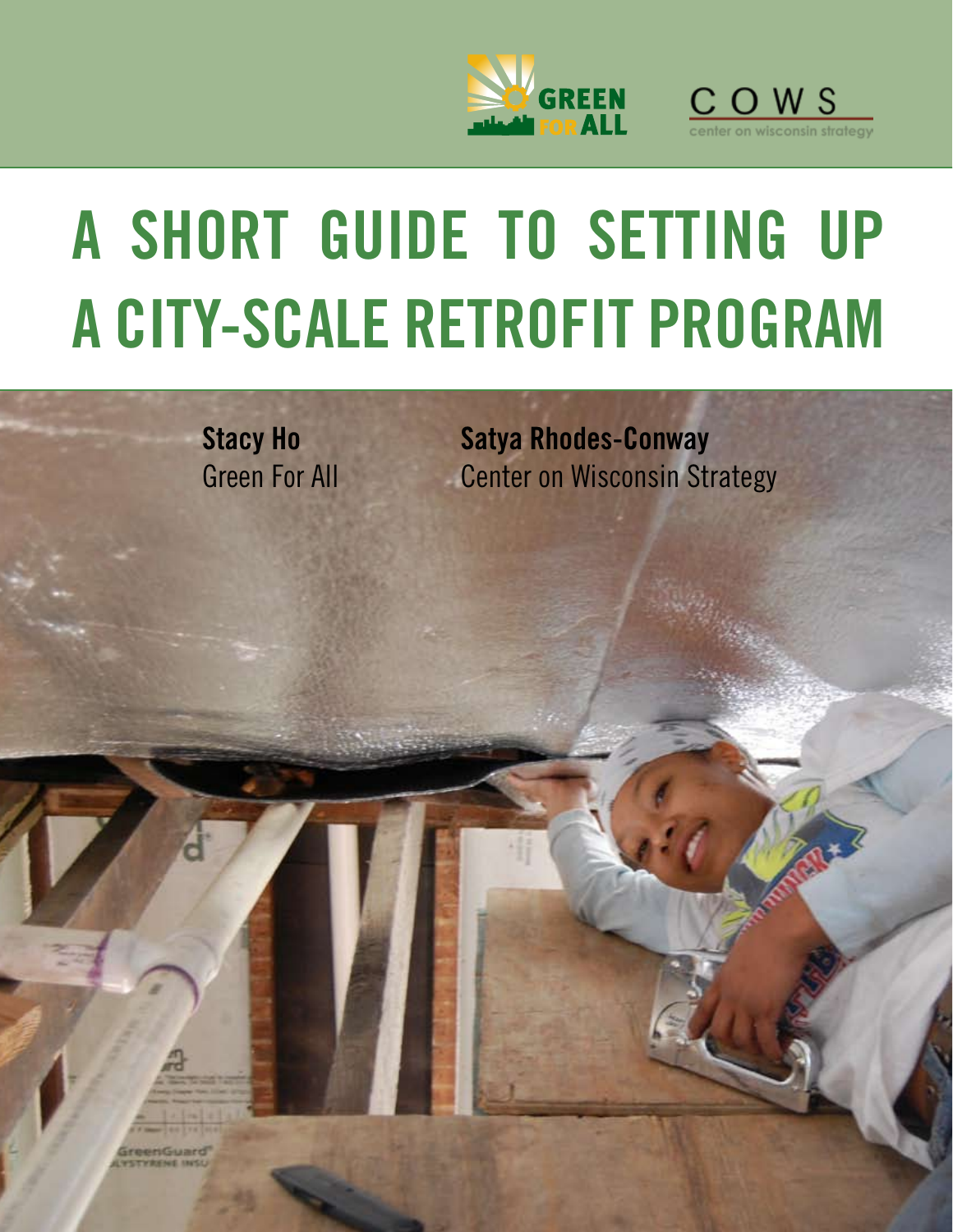# **IntroductioN** j

The seemingly insurmountable problems of climate change, poverty, and a nation dependent on dirty or foreign sources of energy are among the most serious challenges facing our country. But like all challenges, these present an opportunity—the opportunity to address all three problems at once—by building a domestic energy economy based on efficiency and renewable energy and focusing the job creation and training efforts that accompany such an economy on low-income communities. As Green For All founder Van Jones says, "we can beat pollution and poverty at the same time."1

Energy efficiency retrofits of our homes, schools, and workplaces can address climate change while putting people to work and reducing energy bills. Buildings represent 38.9% of U.S. primary energy use<sup>2</sup> and 38% of all CO2 emissions in the U.S. 3 Simple, relatively low-cost measures such as air sealing, insulation, and lighting and appliance upgrades can be done in almost every building to reduce energy use. Such a reduction can result in significant savings on utility bills, such that the improvements pay for themselves in a short time and provide continued savings in the long run. Energy efficiency improvements represent one of the lowest-cost and most cost-effective opportunities to reduce greenhouse gas emissions; they result in a net benefit or savings to the economy over the lifetime of the improvements.<sup>4</sup> Auditing buildings for such opportunities and retrofitting them with the appropriate improvements are critical components of any plan to save energy, reduce costs, or prevent greenhouse gas emissions.

Building energy efficiency retrofits also can, if well planned, provide good, entry-level jobs with the potential to connect to career pathways. Workers with less than a four-year college degree can be trained to retrofit a building and reduce its energy use by 30 percent or more.<sup>5</sup> In addition, low-income households spend 14 percent of their income on energy, compared with 3.5 percent by other American households, so retrofitting buildings owned and occupied by low-income individuals and families has the potential to provide significant savings to them and to stimulate local economies.<sup>6</sup>

Despite the fact that retrofitting is both good for the environment and a good economic investment, current retrofitting program capacity is only a fraction of what it needs to be. Further, many current retrofitting programs too often create only low-wage, short-term jobs for workers rather than providing pathways into sustainable careers in construction and green building. Most retrofitting work falls into one of three categories: upgrades of large industrial or institutional buildings performed by Energy Service Corporations (ESCOs) and/or large contractors; upgrades of low-income residential properties eligible for [Weatherization Assistance Program](http://apps1.eere.energy.gov/weatherization/)<sup>7</sup> (WAP) or similar funding often performed by Community Action Program (CAP) agencies; and upgrades of private residential properties done by small contractors. Weatherization assistance programs, the most measured sector of this market, have been chronically underfunded, and as a result only a tiny fraction (0.7 percent) of homes that would be good candidates for WAP are obtaining services each year.<sup>8</sup>

While current programs for weatherization and retrofitting often provide quality work, the scale of retrofit efforts must be greatly expanded if we want to realize all their potential. It will not be enough to simply grow existing programs, for several reasons. Most existing programs are either available only to income-eligible individuals or to individuals with sufficient up-front capital to pay for the work. Most existing programs rely on inefficient referral systems or trust customers to come to them. Most existing programs deal with residential or commercial buildings, but not both. Most existing programs don't aggregate individual building projects<sup>9</sup> to take advantage of economies of scale. For these reasons and more, we need to design and implement new models for getting this work done. In addition, we must pay explicit attention to the organization and quality of retrofits and to the quality of the jobs in this industry. This is not to say that current work being done in this field is necessarily poor just that the moment requires more and better programs, able to reach a broader market.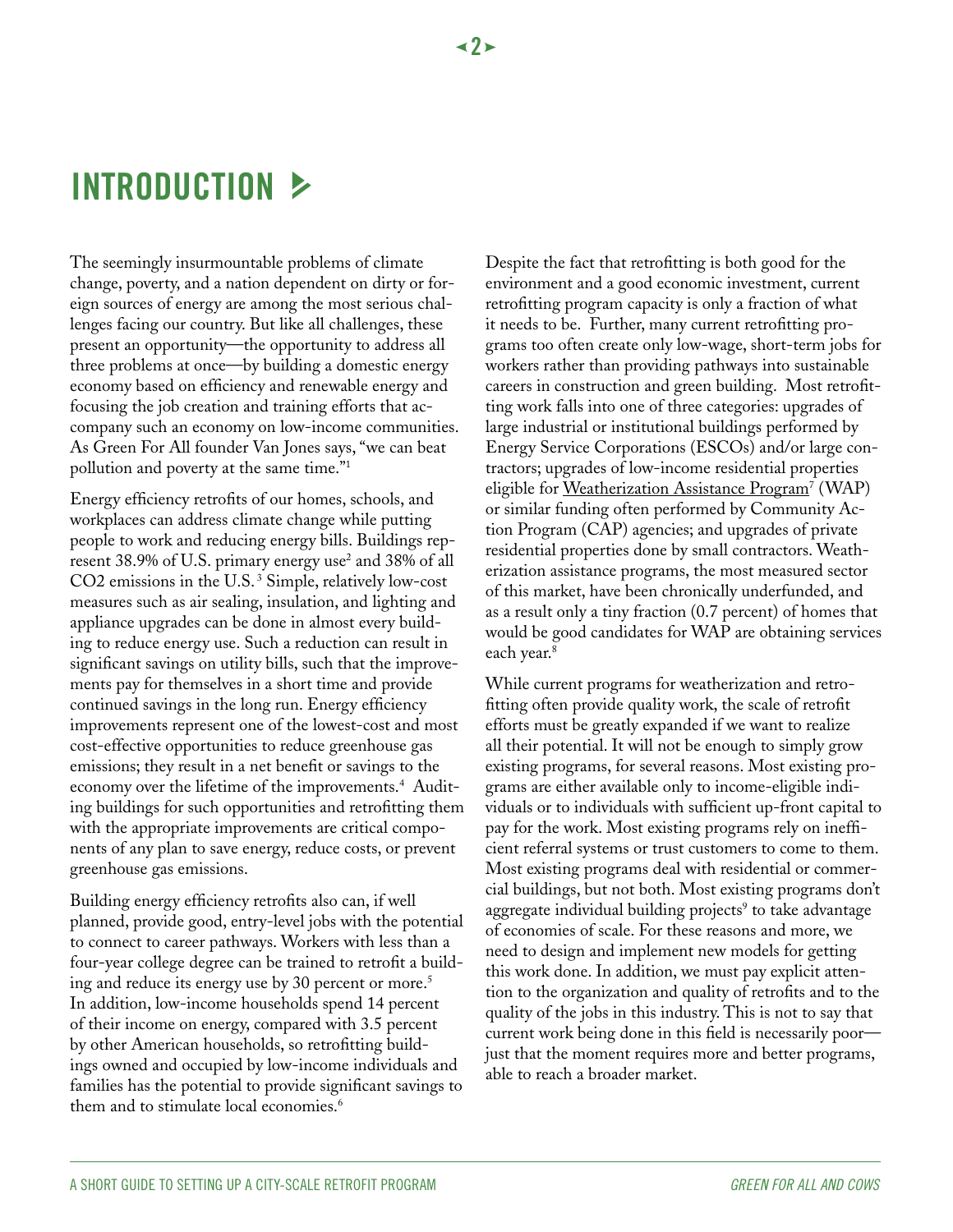# **City-Scale Retrofit Programs** j

 $\leq$ 3 $\geq$ 

This paper explicitly focuses on the design and implementation of programs that have four key components: First, a way to capture the financial savings that result from energy efficiency retrofits and use them to pay for the retrofits so that programs are accessible to all, not just those eligible for state and federal subsidies or those with enough money in the bank. Second, a focus on job quality and training so that any jobs created are good jobs and provide training for a career pathway. Third, a scope that includes doing this work on a city or regional basis so that the program can achieve economies of scale and consider including both residential and commercial buildings. Fourth, a commitment to targeting the program to low-income communities, both in terms of where the work is done and who is hired to do it, which will necessarily involve outreach and education components.

Creating such programs is an exciting challenge, and one that is being taken up all over the country in different ways. We intend this paper to help anyone interested in designing, starting, or advocating for a city-scale energy efficiency retrofit program.<sup>10</sup> There are many players who can be involved in the creation of such a program (see list in the Program Structure section). We encourage anyone embarking on this work to collaborate with these parties from the beginning.

Delivery of city-scale retrofitting activities can be achieved through permanent entities that coordinate public and private sector financing, marketing and outreach, hiring and training, and local operations. These entities could aggregate individual transactions into a meaningful economy of scale, serve as one-stop-shops, and coordinate marketing and outreach campaigns to attract broad participation. While there is no one-size-



*Credit: Sammy Avedon, Town of Babylon*

fits-all solution to getting energy efficiency retrofits done on a large scale, we spend the bulk of this paper discussing key elements in the design $11$  of any such program, and suggesting tools or sources of further information (which are both hyperlinked in the text and included in the endnotes).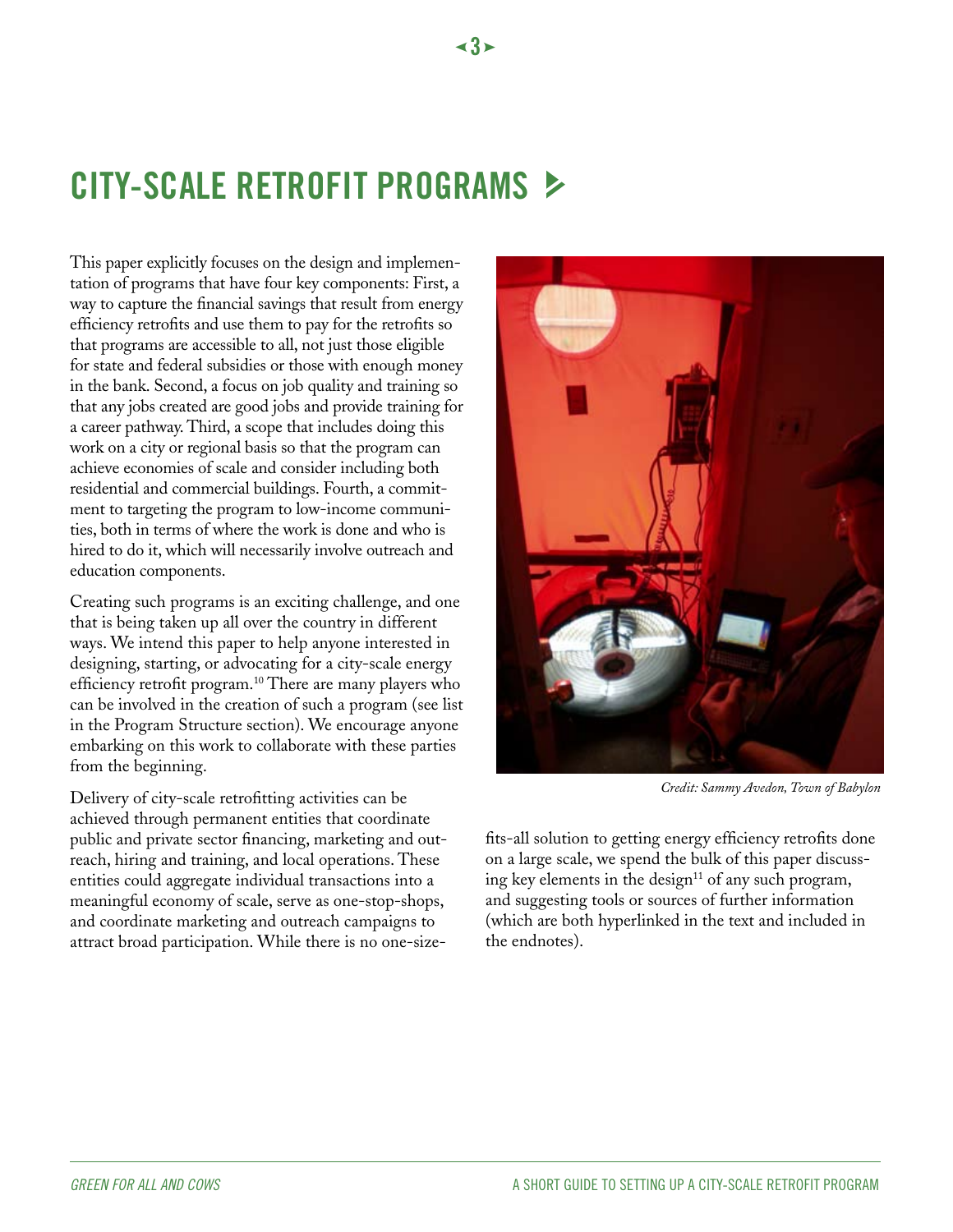# **Key Program Elements** j

## **1. Policy**

Whether or not retrofit programs have a publicly run element, those designing and implementing the programs will need to know what state and local policies impact their work and what policies may need to be changed to allow the retrofit programs to succeed. There are four types of policy to pay attention to in particular: (1) policies that incent or mandate retrofits; (2) policies that enable certain financial structures to pay for retrofitting; (3) policies that govern job quality; and (4) policies that include local and targeted hire requirements. We briefly touch on these here.

There are a variety of policy drivers for energy efficiency.12 Some states have energy efficiency goals to meet; others have committed to a certain reduction in greenhouse gas emissions. City-scale retrofit programs can help meet such goals. In addition, many state public [benefits funds](http://www.dsireusa.org/Index.cfm?RE=0&EE=1)<sup>13</sup> offer rebates or other financial incentives for making energy efficiency improvements to buildings. Some states and municipalities even have policies mandating retrofits when a property is sold.<sup>14</sup> All such policies should be taken into account when designing a program.

[Washington State's energy efficiency legislation](http://www.greenforall.org/blog/historic-green-jobs-bill-signed-in-washington-state), 15 passed in May 2009, will use federal funding to provide grants and technical assistance to weatherization pilot projects throughout the state, which will create thousands of good, green-collar jobs, as workers retrofit residential and commercial buildings to make them more energy efficient. The work will also cut greenhouse gas pollution and save energy and money for low-income homeowners. Green For All is proud to have shaped this landmark green jobs bill.

A critical policy component is legislation that enables the desired financial structure for retrofit programs. Around the country, several structures have emerged (see section below on Financing for details), all of which require executive and/or legislative action at the municipal or state level. This should be one of the things that anyone wanting to start a retrofit program looks at first.

Another important component are policies covering job quality,16 such as prevailing or living wage laws, and policies requiring local hire, targeted hire, and first source hiring. These may be accomplished through project labor agreements and community benefits agreements, which are tools that can be used to ensure that the jobs created by retrofitting are quality jobs and to secure access to employment for local communities (see section below on Labor Standards and Workforce Development for details).

## **2. Program Structure**

Any city-scale retrofit program will need to be managed by some entity, whether public or private. This may be an existing organization or governmental unit, or may need to be created. Either way, it will need to manage the dayto-day work of the retrofits, including but not limited to:

- • recruiting, hiring, training, and certifying auditors, workers, and contractors to do the retrofit work
- identifying target buildings and neighborhoods and marketing to customers
- arranging financing and indentifying rebates, tax credits, and grants for eligible properties
- dispatching crews and managing job sites
- procuring materials
- managing customer accounts and the payback of loans
- staying on top of quality control and customer satisfaction

Many of these functions may be contracted out. For example, a city could handle the marketing and sign up households and then contract the work out, or a CAP agency could hire the crews but send them to a technical college for training. The goals are to first, have one entity ultimately responsible for the program, and second, to make the retrofitting experience as easy as possible for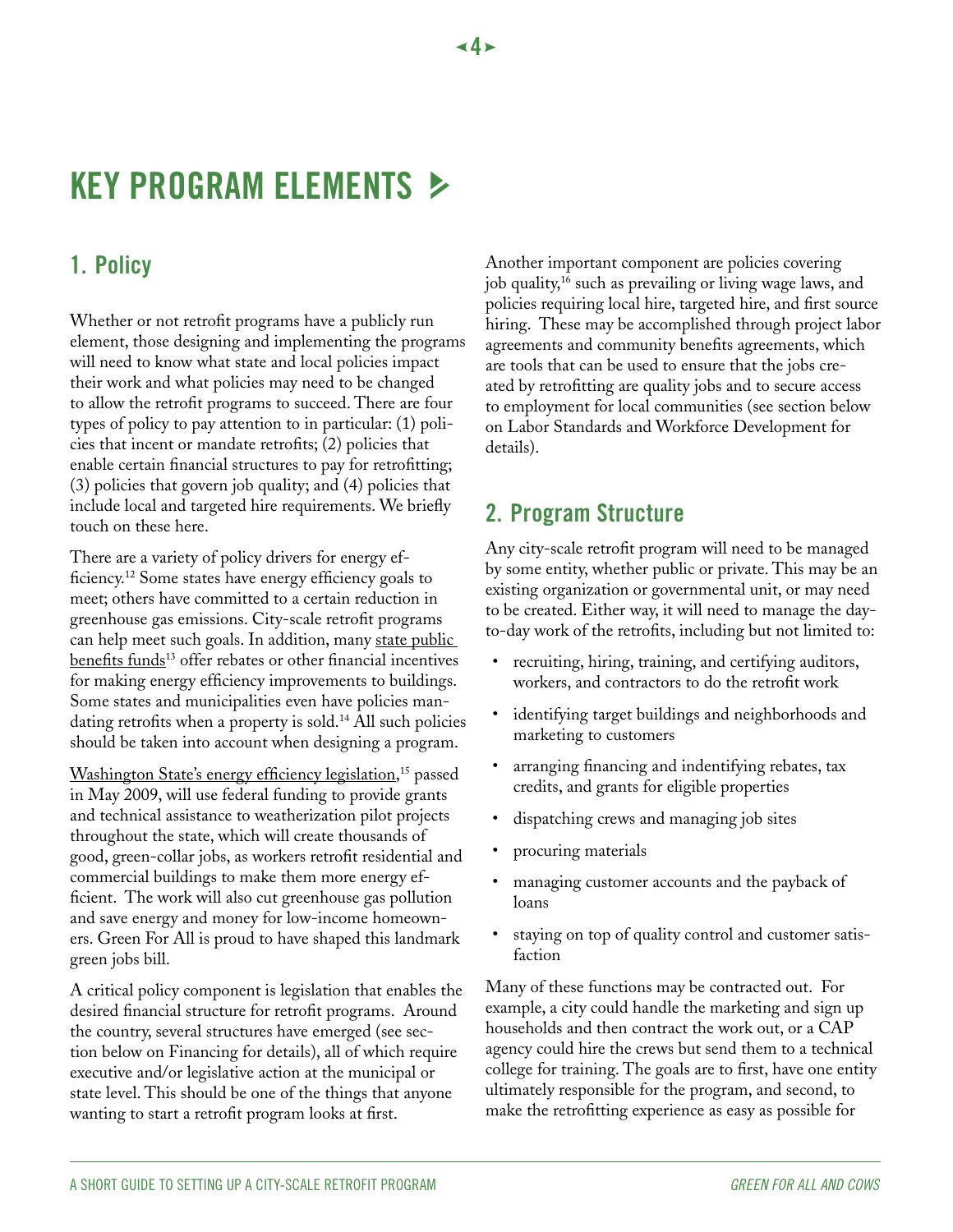the customer. This entity should be a one-stop-shop for anyone who wants to retrofit their home or business. (See section below on Targeting and Marketing for more on one-stop-shops.)

This entity should be designed with input from a wide range of stakeholders, including but not limited to: citizen activists, neighborhood residents, local government, CAP agencies, building trades unions, contactors, workforce development boards, training providers, community or technical colleges, community based organizations in the targeted communities, job centers, social service agencies, utilities, public benefits funds, and financial institutions.

Another key early decision will be the scope of work done. Although each building is unique in what combination of retrofit measures it needs, there is a list of commonly used measures, which includes air sealing, HVAC system leak testing and sealing, insulation, heating and cooling system upgrades, appliance upgrades, hot water system insulation and/or upgrades, lighting, and basic education about energy savings practices. These measures vary in price and in payback time (the amount of time it takes for an individual measure to save enough money to pay for itself ). Depending in part on the financing mechanism used, each program will need to determine the upper limit for financing and the acceptable payback time, which will determine what measures can be done. It is important not to "cherry-pick" the measures that will pay back quickly (such as lighting upgrades), but rather to combine them with others so as to get an overall lower payback time. We recommend looking at longer rather than shorter payback time frames.

## **3. Financing and Repayment Mechanisms**

#### **Sources of Financing**

There are multiple potential sources of funding for energy efficiency retrofits, including the American Recovery and Reinvestment Act, particularly the Weatherization Assistance Program (WAP) funds, Energy Efficiency and Conservation Block Grants (EECBG), and Qualified Energy Conservation Bonds. Other potential public sources of funding include state public benefits funds, regular WAP or EECBG funds (both these programs have yearly allocations), and other bonding instruments. Utility companies may also be a potential source of initial capitalizing funds, especially if they are involved in running the program. Finally, there may be interest from private capital providers. Energy efficiency projects provide an impressive rate of return and can be more reliable than the financial markets.

Because of the high costs of doing a city-scale retrofit program, it is not realistic to expect outright grants, such as WAP funds, to be sufficient. Programs must have in place innovative repayment mechanisms for energy efficiency improvements that leverage public funds and/ or private capital, use them to establish a revolving loan fund, and don't depend on them in the long term. The next section discusses repayment mechanisms that address this issue.

#### **Repayment Mechanisms**

There are (at least) three issues in financing retrofit work: First, the need to overcome the up-front capital barrier that keeps most people, particularly low-income people, from investing in energy efficiency improvements. Second, just as the benefit from retrofitting stays with the building, so should the responsibility to pay for the work done. Third, the need for initial funding to pay for the work done, before the savings are realized over time. The discussion that follows assumes that the work done under a city-scale retrofit program will be initially paid for by a loan which is then repaid via one of the following mechanisms. Programs may be able to leverage government programs such as grants, rebates, or tax credits to reduce the amount of the loan.

All the mechanisms discussed here attach responsibility for the loan to the property rather than a person. This means that participants are only obligated to pay the charge while they are paying for other services or benefits to the improved property. When they move out, the next occupant or owner assumes the obligation. The charges are more appropriately thought of as service charges or payment for benefits received, rather than a loan. If the charge is on a utility bill, it is said to "follow the [utility] meter." When imposed by a non-utility, the charge is said to "run with the land" or "follow the property."

Before describing these models, we should acknowledge that there are other possible structures, such as outright grants (the Weatherization program essentially gives grants in the form of work done) and loans or revolving loan funds where the responsibility lies with a person, not the property. While these have been, and continue to be, effective in some cases, they do not meet all the goals we seek to meet, nor have they been successful in doing this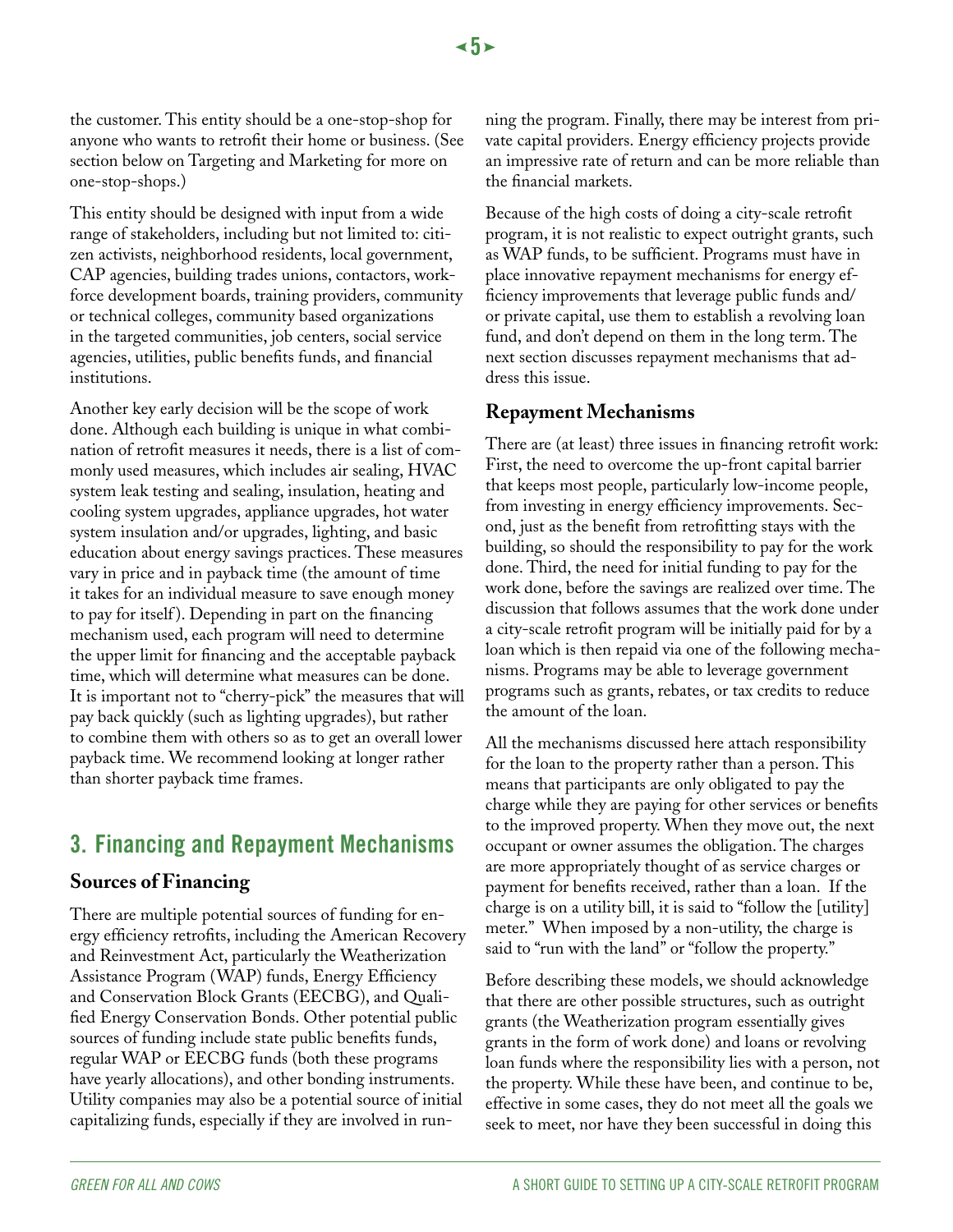work at scale. We believe the following structures have potential to do so.

#### **a. Utility Bill Financing**

Under this system, the electric and gas utility would provide the capital to do the retrofit as a loan to the resident(s) of the building. Funding for this could come from a variety of places (see previous section on financing). The loan, including administrative costs, would be paid back out of the savings realized by the work. If designed well, this system could ensure immediate savings to the residents by setting the loan payments lower than the expected monthly savings. This is an attractive model because it ties the costs directly to the benefits customers could see the impact of the retrofit each month on their bill—and because it would allow renters, with permission from their landlords, to participate. The default rate on utility bills is relatively low because defaults can result in disconnection of utility service. Privately owned utilities regulated by states need approval from their public service commissions to put a charge for energy efficiency services on their customers' bills.<sup>17</sup>



The [Portland Clean Energy Fund](http://www.portlandonline.com/osd/index.cfm?c=50152&) is a pilot program that will enable Portland homeowners to access low-interest, long-term financing for easy and affordable investments in energy efficiency and renewable energy improvements to their homes. Homeowners will be able to pay back the cost of the investments on their heating bill.<sup>18</sup> Michigan [Saves](http://michigan.gov/mpsc/0,1607,7-159-16377_47107_51666---,00.html) is a program being developed by the State that will use state and federal money to establish a revolving fund to provide loans for building audits and retrofits, which will be paid back on the customer's utility bill.<sup>19</sup>

#### **b. Municipal Services Bill Financing**

Many municipalities charge for services such as water, sewer, garbage pickup, etc. Some are considering adding energy efficiency to this list. Retrofits would be paid for up-front by a loan from the municipality to the resident or property owner (out of a revolving loan fund or via bonding), and the loan would be paid back over time on the municipal services bill. In the case of government bills, defaults typically become tax-liens and thus also have a low default rate. As part of its Green Building [Capital Initiative](http://www.seattle.gov/environment/GBtaskforce.htm), Seattle has developed a Residential Energy Performance Audit Pilot Program and Residential Energy Efficiency Loan Program using this mechanism.20 Municipalities may need enabling legislation from the state to do this.

**c. Benefit or Local Improvement Assessment Districts** An <u>[assessment district](http://www.safca.org/assessments/whatisassessment.html)<sup>21</sup></u> is a geographic area in which a municipality declares its intention to provide some benefit (often public improvements such as curb and gutter or sidewalks) and to charge property owners for some or all of the cost of the improvement via an assessment on their tax bill. This model could be used for energy efficiency improvements by making participation in the district voluntary. An advantage is the greater amount of capital that could be raised. A disadvantage is that renters could not participate in this type of program.

An assessment district addresses the issue of securing payback on the upfront cost of a retrofit because the assessment either goes on the tax bill or defaults to a tax lien if not paid. Creating an assessment district for energy efficiency could provide a large enough scale project to attract a contractor, negotiate a project labor agreement (PLA), and ensure a favorable purchase price on materials. The scale of an assessment district could also give the local agency leverage to negotiate a PLA that incorporates the creation of green jobs for local communities with barriers to employment. Local agencies that could *Credit: Sammy Avedon, Town of Babylon* form an energy efficiency assessment district include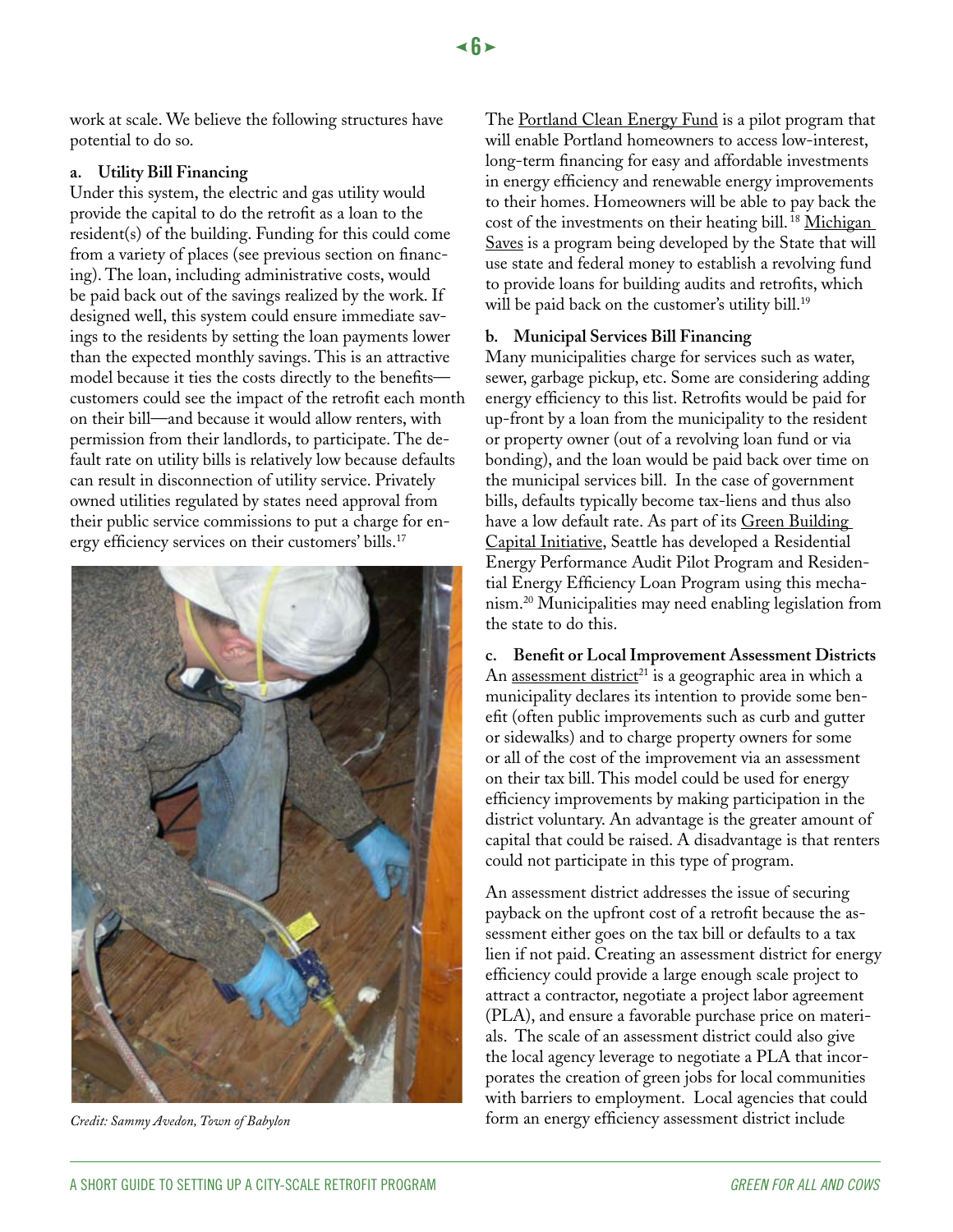a city, a county, or a utility district. Such agencies may again require state enabling legislation.

There are several examples of using assessment districts for energy efficiency. Berkeley  $\overline{\text{FIRST}}{}^{22}$  is probably the most well known. In this case, the program is mostly designed to finance the installation of solar energy equipment, but it requires that the property be evaluated for energy efficiency and any needed work be done as a part of the program.23 In Babylon, New York, the town established its [Long Island Green Homes](http://www.ligreenhomes.com) (LIGH) program under existing statutory authority for special assessments.24 As part of LIGH, the Town passed a resolution expanding its definition of solid waste to include carbon, which, in effect, allows the Town to quantify home efficiency based on carbon emissions and to then use resources from its solid waste fund to improve energy efficiency in homes.25 The Babylon model also resembles a Municipal Services Bill model, because customers are billed monthly rather than paying via their property tax bill.

## **4. Labor Standards and Workforce Development**

Energy efficiency retrofitting presents an opportunity to provide training and to create jobs. For every \$1 million invested in energy efficiency work, 10 jobs are created directly, and additional jobs are created in related industries via multiplier effects.<sup>26</sup> If implemented well, city-scale retrofit programs can generate jobs for local workers. They can also establish mechanisms for workers to enter the construction field and obtain good, lasting jobs. Good jobs provide good wages, benefits, and working conditions. Good jobs also provide opportunities for career advancement. In order to fully realize this potential, city-scale retrofit programs will need to consciously engage in workforce development and adopt practices to provide good jobs. There are two important components to pay attention to: first, job quality and labor standards, and second, training programs and access to them.

#### **Job Quality and Labor Standards**

It is critical that city-scale retrofit programs set high wage and benefits standards. Living wages are important because they help move people up and bring people back into the middle class. Projects receiving federal funds<sup>27</sup> are generally subject to the Davis-Bacon Act<sup>28</sup>

on [prevailing wage](http://www.communitybenefits.org/article.php?id=1197#requirements), under which wage and fringe benefit rates are determined by the US Department of Labor. Prevailing wage requirements are designed to ensure that public investment in development results in high-quality workmanship and contributes to the economic well-being of the community by investing in its workforce.<sup>29</sup> However, it is unclear what job classifications apply to weatherization work (especially residential work), and both job classifications and wages in this sector change from county to county. Also, the prevailing wage in weatherization is highly variable, ranging from \$6.50 per hour in some places to \$50 per hour in others. In addition, states and municipalities may have living wage laws that apply. Regardless of the law, however, we encourage all retrofit programs to pay a [living wage](http://www.communitybenefits.org/article.php?list=type&type=96&printsafe=1)<sup>30</sup> and to provide benefits such as paid sick leave and health insurance to workers. We believe that such benefits assist in retention and worker morale, which result in higher quality work. In addition, money invested in workers has a positive ripple effect throughout the community and the local economy.

#### **Training Programs and Access to Them**

Industry partnerships have a long and successful track record coordinating supply and demand in local labor markets.<sup>31</sup> These partnerships bring together employers, unions, community and technical colleges, community organizations, and workforce development agencies to assess the current state of the workforce, including the availability of jobs, current levels of training, and availability of training programs. Having this information is critical to determining what kind of training programs are needed or what efforts are required to make existing training programs more accessible. This group may also set standards for any credentials that may be desired or required, or work with existing standards from apprenticeship programs or technical colleges. Retrofit programs should not reinvent the training wheel but, rather, should build on established training pathways in state and local workforce systems, including community and technical colleges; union apprenticeship and apprenticeship preparation programs; and community-based training providers.

In order to create pathways out of poverty, retrofit programs should include targeted hiring from disadvantaged communities—for example, by setting aside a subset of total work hours for [apprentices](http://www.communitybenefits.org/article.php?id=1197#utilization)<sup>32</sup> and [workers with bar](http://www.communitybenefits.org/article.php?id=1197#pla)[riers to employment](http://www.communitybenefits.org/article.php?id=1197#pla) 33—and think well about the kind of training and support that is needed for these workers. Many communities are served by community-based, non-profit organizations that provide life skills and job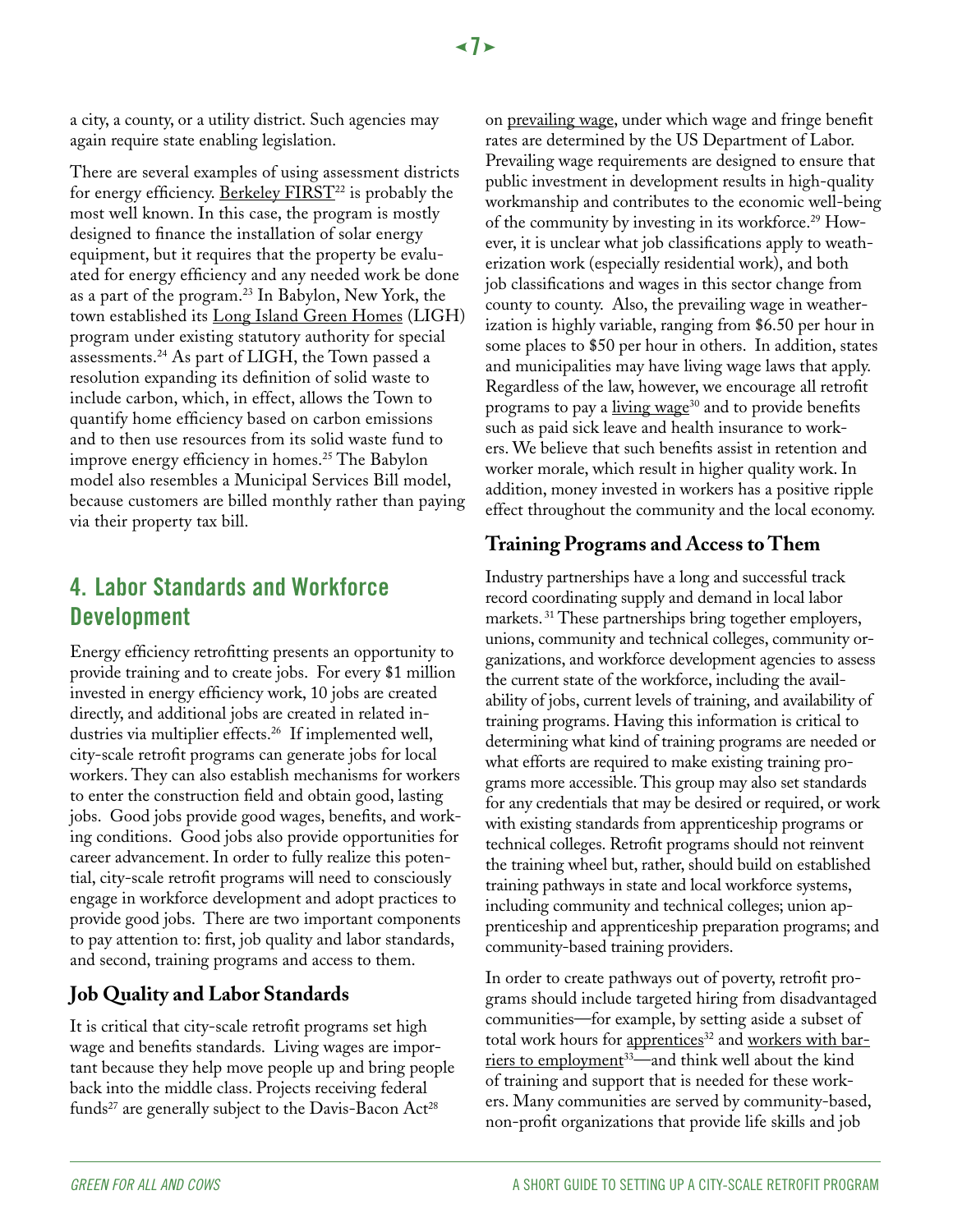readiness training. These can be invaluable partners for organizations wishing to provide the first step on the pathway out of poverty. It's important to note that their services may be required after an individual is hired, not just in preparation for obtaining the job. In addition, it's important to keep a focus on training and advancement, so that all workers have an opportunity to learn new skills and advance to better-paid positions, or to obtain a higher-skilled job in another organization.

Setting [local hiring](http://www.communitybenefits.org/article.php?id=1197#pla) targets or using a first-source local hire program is a way to ensure that a city-scale energy efficiency retrofit program is available to local workers, particularly those in targeted neighborhoods. For example, a local hire can be defined as a community area resident (one who is a city resident and who lives in the project impact area) or a local resident (one who is a city resident and who lives in a high unemployment zip code).34 This is one way to capture the benefit of retrofit programs for low-income communities (the other being providing savings on energy bills). Requiring that a certain portion of the people hired to work on retrofit projects are local residents will also generate a range of jobs in local home services industries, increase the local tax base, indirectly support other jobs, and help keep money in the local economy.

#### **Unions**

Another important consideration in setting up a cityscale retrofit program is the involvement of unions. Traditionally, union contractors have not been involved in WAP work or in residential retrofits because the diffuse nature of the work precludes reaching economies of scale that can support union wages. However, in several cities, the Laborers International Union<sup>35</sup> are finding ways to enter this market. Anyone organizing a retrofit program should be in touch with the local building trades unions. One technique that is being considered to make the participation of union contractors possible is the aggregation of work, in which an organization would *"*bundle" homes in a neighborhood to receive services at the same time. The aggregation of retrofitting work will achieve economies of scale, thereby making higher wages and benefits more cost-effective, regardless of whether or not the contractors are unionized. It is also the *efficient* way to run an energy retrofit program, making it easier to conduct the marketing and outreach that are essential to the success of such programs.

Achieving economies of scale also opens up opportunities for labor negotiation. In particular, Project Labor Agreements (PLAs) may be a key tool to help clear up job classifications, set workforce standards and targets, integrate other best practices outlined above, and apply the agreement to a whole project area. These agreements also put a lot of people to work at once. They may provide a way for building trades to collaborate on projects. The [Los Angeles Construction Careers Policy,](http://74.10.59.52/laane/projects/ConstructionCareers/index.html) which includes a Project Labor Agreement and a local hire element, is a key example of successful labor negotiation that led to guaranteed standards for workers on the job and hiring from local communities.36

## **5. Targeting and Marketing**

Energy bills represent a much larger burden for lowincome individuals and families as a proportion of their household income than they do to the average household. Low-income households spend 14 percent of their income for energy, compared with 3.5 percent by other American households.<sup>37</sup> Low-income people also often live in the least efficient housing stock. Based on these two facts alone, low-income households and communities need, and will benefit most from, energy efficiency improvements that alleviate their high energy cost burdens. Providing energy efficiency services to some of society's neediest citizens also stimulates local economic development (because savings are quickly spent locally on other necessities), improves health and safety by eliminating energy-related hazards, and lays the groundwork for self-sufficiency and long-term energy independence.<sup>38</sup> Targeting retrofit services to low-income neighborhoods makes sense from a greenhouse gas reduction perspective as well as from a social justice perspective. However, low-income households are also targeted by the weatherization program, so it will be important to coordinate or partner with the local WAP provider. It's also important to think outside the "residential box." Businesses also can benefit from energy efficiency improvements, and money saved may enable the preservation of jobs.

Regardless of the target market, any retrofit program will need to pay attention to marketing and outreach. Energy efficiency, while important, is often not at the top of people's minds, and they often don't understand all of the elements of doing a retrofit: efficiency measures, cost, payback, financing, eligibility for various funding sources,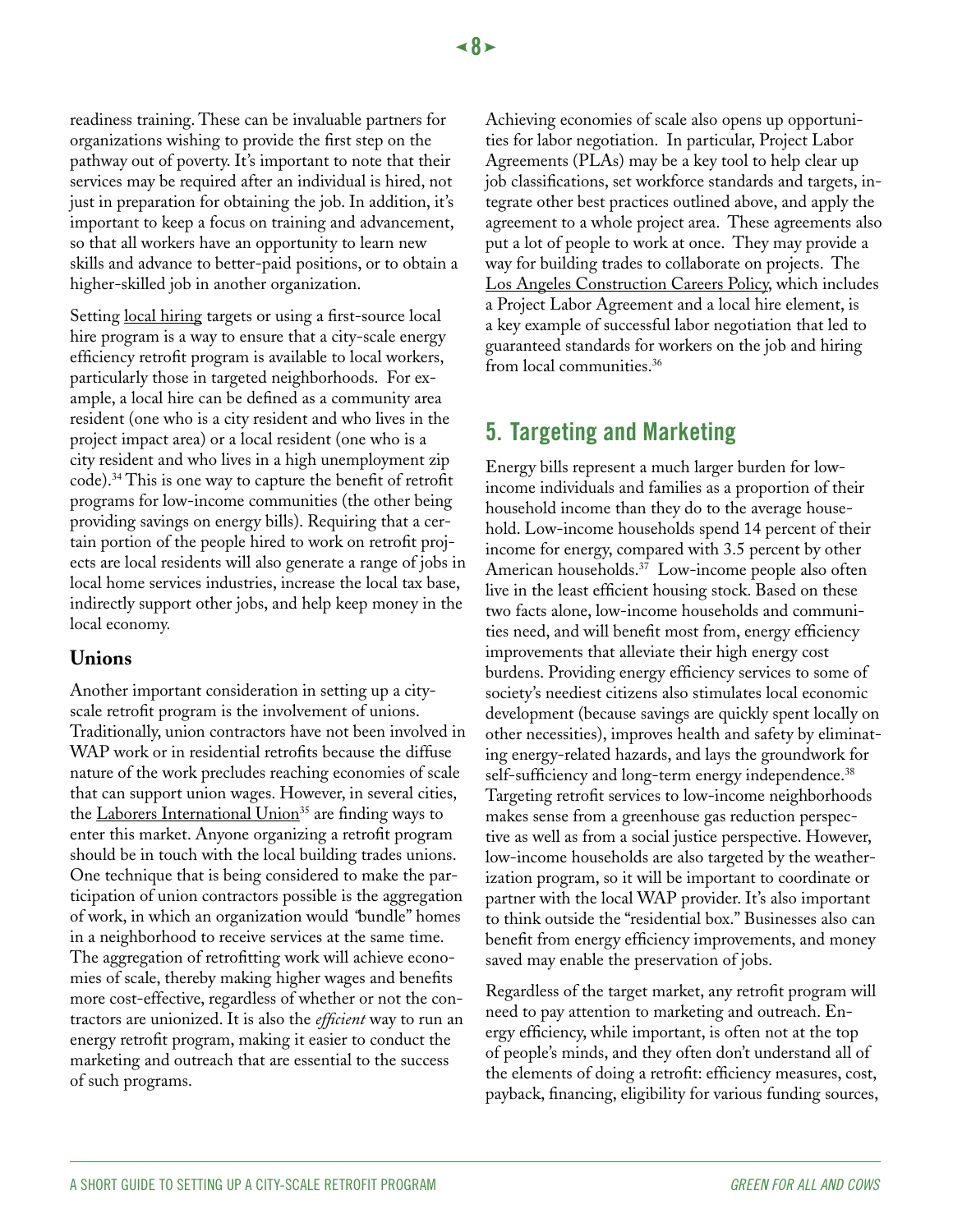who is qualified to do the work, etc. Thus, any retrofit program faces several marketing issues: it must sell the concept of energy efficiency and the financial savings possible, and at the same time reassure potential customers about the comprehensive nature of its services—the "one-stop-shop" concept. In Portland, Oregon, an [En](http://www.portlandonline.com/osd/index.cfm?a=242544&c=50152)[ergy Advocate](http://www.portlandonline.com/osd/index.cfm?a=242544&c=50152)<sup>39</sup> will explain recommended measures and financing options to homeowners and help them through the installation process.

In addition, property owners need to understand how energy efficiency can increase the value of their building. To this end, developing some sort of energy savings rating that can be advertised when renting or selling a building could be useful. Programs are best served by unifying around a system that effectively rates retrofits through a simple uniform process that financial institutions, residents, and other stakeholders agree upon and understand. Finally, it may be fruitful to enter into partnerships with communitybased groups, municipalities, the state public benefits fund, or other partners to market a retrofit program.

### **6. Quality Control and Evaluation**

Last, but certainly not least, retrofit programs must be prepared to gather baseline data and track certain metrics over time. Measures like energy saved, money saved, payback rate, and greenhouse gas emissions avoided may be complemented by number of jobs created, number of individuals trained, loan default rate, number of buildings or percentage of neighborhood retrofitted, and the like.

These data will not only help improve operations; they will assist in making the case for the program.

In addition, paying attention to quality control and customer satisfaction will be critical to the success of any



*Two-part foam insulation. Credit: Alex Moore, www.waptac.com*

program. To this end, programs should pay close attention to training for employees and contractors and to the quality of materials used. On the first, in addition to high quality training (see section on Workforce Development and Training above), programs may want to look into requiring the appropriate certification for auditors, and making sure that the work and the evaluation of the work is not done by the same contractor. On the second, programs should examine their supply chain and invest in high-quality materials that will protect worker and customer health and avoid indoor air quality problems. For example, using insulation made from recycled cotton or newspaper instead of fiberglass, or soy-based spray foams instead of petroleum-based spray insulation, is just as effective and much better for worker health, and the health and safety of low income (or any) housing. This may mean that programs cannot adopt a lowest-cost bid standard, as WAP providers are currently required to do, but rather should practice best-value contracting.<sup>40</sup>

## **Conclusion** j

We have tried to lay out here the major components that we believe are necessary in the establishment of any city-scale retrofit program. We feel it is critical that retrofit programs be done at the city scale. Proceeding at the current pace of weatherization and retrofitting will not achieve the greenhouse gas reductions needed to slow the progress of global warming, nor will it achieve the financial savings and job creation benefits we desire. It is also critical that these programs be designed to be financially self-sustaining—that is, that they allow customers to pay for the cost of retrofitting out of the energy savings achieved. Finally, we believe there must be explicit workforce development and social justice components to these programs for them to achieve their full potential.

As organizations, Green For All and COWS are committed to providing advice and assistance to individuals or groups seeking to establish such programs. We encourage anyone interested to follow up on the resources referenced in this paper, and to connect with the Efficiency [Cities Network](http://www.efficiencycities.us/)<sup>41</sup> and the [Retrofit America's Cities Com](http://www.greenforall.org/what-we-do/building-a-movement/community-of-practice/retrofit-americas-cities)[munity of Practice](http://www.greenforall.org/what-we-do/building-a-movement/community-of-practice/retrofit-americas-cities)<sup>42</sup> for more information and support.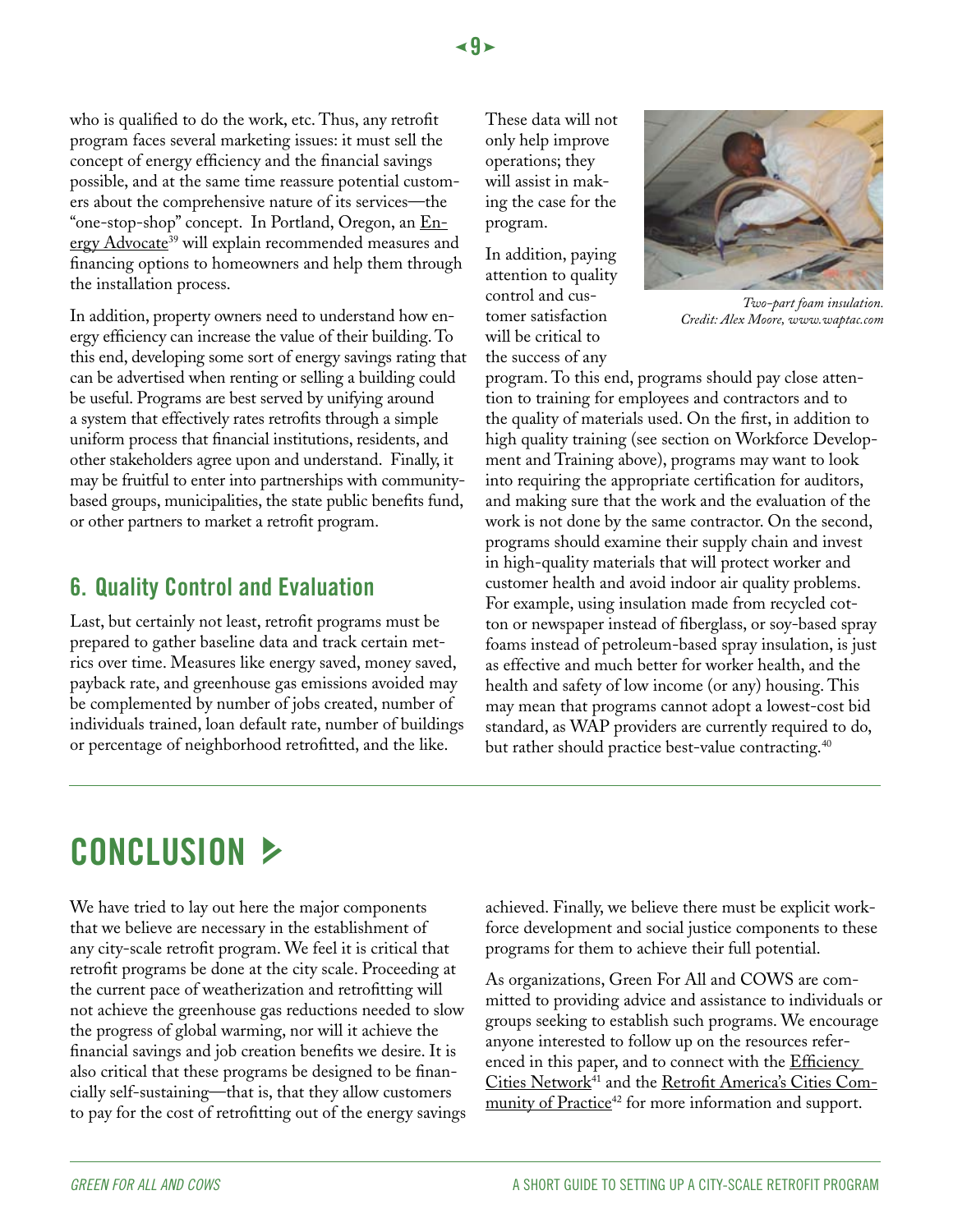# **Endnotes** j

- 1. TIME, "Heroes of the Environment 2008: Van Jones," [www.time.com/time/specials/packages/](http://www.time.com/time/specials/packages/article/0,28804,1841778_1841781_1841811,00.html) [article/0,28804,1841778\\_1841781\\_1841811,00.html](http://www.time.com/time/specials/packages/article/0,28804,1841778_1841781_1841811,00.html)
- 2. Environmental Information Administration, EIA Annual Energy Outlook 2008.
- 3. Energy Information Administration, Assumptions to the Annual Energy Outlook 2008.
- 4. Jon Creyts et al, McKinsey & Company, *Reducing U.S. Greenhouse Gas Emissions: How Much at What Cost?* (2007) at 34.
- 5. Center for American Progress, Center for Working Families, *Green Jobs/Green Homes New York: Expanding home energy efficiency and creating good jobs in a clean energy economy* (2009) at 5, 16; *see also*  Green For All, Green Collar Jobs Overview*,* www.greenforall.org/ resources/green-collar-jobs-overview.
- 6. John Millhone, Carnegie Endowment for International Peace, 'Weatherization—A Test Case" (2009) at 3.
- 7. U.S. Department of Energy Efficiency and Renewable Energy, Weatherization Assistance Program, [http://apps1.eere.energy.gov/](http://apps1.eere.energy.gov/weatherization) [weatherization](http://apps1.eere.energy.gov/weatherization).
- 8. U.S. Department of Energy, Energy Efficiency and Renewable Energy, "Weatherization Assistance Program—The American Recovery and Reinvestment Act of 2009" at 1, *available at* [http://apps1.eere.energy.gov/weatherization/pdfs/wx\\_recovery\\_](http://apps1.eere.energy.gov/weatherization/pdfs/wx_recovery_fact_sheet.pdf) [fact\\_sheet.pdf.](http://apps1.eere.energy.gov/weatherization/pdfs/wx_recovery_fact_sheet.pdf) About 38 million households are currently eligible for WAP services. About 15 million of all eligible households are good candidates for weatherization. The average assistance level per dwelling unit is capped at \$6,500. Even with the \$5 billion provided by the Recovery Act, WAP would only be able to service about 770,000 dwelling units. *Id.*
- 9. The Green Jobs/Green Homes Campaign proposed by the Center for Working Families in New York is an example of such aggregation. The program aggregates jobs into bundles of houses to lower transaction costs and allow higher-skilled workers to be deployed over several projects. *See* Center for Working Families, "Policy Brief: Green Jobs/Green Homes", *available at* [www.centerforworking](http://www.centerforworkingfamilies.info/cleanenergygreenjobs/CWF GJGH Policy Brief.pdf)[families.info/cleanenergygreenjobs/CWF%20GJGH%20Policy%20](http://www.centerforworkingfamilies.info/cleanenergygreenjobs/CWF GJGH Policy Brief.pdf) [Brief.pdf](http://www.centerforworkingfamilies.info/cleanenergygreenjobs/CWF GJGH Policy Brief.pdf)
- 10.We use "city-scale" to mean programs that intend to cover, or at least have the potential to cover (through cost-recovery), most or all buildings in a metropolitan area.
- 11.*See* Joel Rogers, "Seizing the Opportunity (for Climate, Jobs, and Equity) in Building Energy Efficiency (2007), *available at* <http://cows.org/pdf/rp-seizing-07.pdf>for more discussion of program design.
- 12.*See* Apollo Alliance, "New Energy for Cities" (2006), at 13, *available at* [http://cows.org/pdf/rp-new\\_energy\\_cities.pdf](http://cows.org/pdf/rp-new_energy_cities.pdf).
- 13.*See* Database of State Incentives for Renewables & Efficiency, [http://www.dsireusa.org/Index.cfm?RE=0&EE=1.](http://www.dsireusa.org/Index.cfm?RE=0&EE=1)
- 14.For example, *see* City of Berkeley Residential and Commercial Energy Conservation Ordinances (CECO/RECO), *available at*  <http://www.ci.berkeley.ca.us/ContentDisplay.aspx?id=20068>.

15.*See* Green For All, "Historic green jobs bill signed in Washington state," [www.greenforall.org/blog/historic-green-jobs-bill-signed](http://www.greenforall.org/blog/historic-green-jobs-bill-signed-in-washington-state)[in-washington-state](http://www.greenforall.org/blog/historic-green-jobs-bill-signed-in-washington-state)*.*

**10** 

- 16.For examples, *see* Apollo Alliance, "New Energy for Cities" (2006) at 46, *available at* [http://cows.org/pdf/rp-new\\_energy\\_cities.](http://cows.org/pdf/rp-new_energy_cities.pdf) [pdf;](http://cows.org/pdf/rp-new_energy_cities.pdf) Phillip Mattera, "High Road or Low Road? Job Quality in the New Green Economy," *available at* [http://apolloalliance.org/](http://apolloalliance.org/downloads/gjfgreenjobsrpt.pdf) [downloads/gjfgreenjobsrpt.pdf;](http://apolloalliance.org/downloads/gjfgreenjobsrpt.pdf) and Pablo Mitnik, "Cities and Jobs: Local Strategies for Improving Job Quality and Access,' *available at* [http://mayorsinnovation.org/pdf/article1\\_DW.pdf.](http://mayorsinnovation.org/pdf/article1_DW.pdf)
- 17.A utility in Kansas, Midwest Energy, successful filed such a tariff for its How\$mart Tariff. The tariff, partially quoted below, explains six elements of the How\$mart program charge.
	- 1. No up-front investment is required by participating Customers. The initial cost of approved efficiency measures will be paid by the Company.
	- 2. The How\$mart™ repayment obligation shall be assigned to the premises and will survive changes in ownership and/or tenancy.
	- 3. How\$mart™ program costs shall be recovered through a monthly line item How\$mart™ Project Charge on the utility bill.
	- The How\$mart™ Project Charge shall be treated the same as Company's charges for electric and/or natural gas service….
	- 5. The How\$mart™ Project Charge must be less than ninety (90) percent of the estimate monthly average savings associated with the investment.
	- 6. Company will be responsible for estimating resource savings and developing a Conservation Plan upon which the How\$mart™ Project Charge will be based.
- 18.*See* City of Portland Bureau of Planning and Sustainability, "Portland Clean Energy Fund: Frequently Asked Questions," *available at* [http://www.portlandonline.com/osd/index.](http://www.portlandonline.com/osd/index.cfm?a=242544&c=50152) [cfm?a=242544&c=50152](http://www.portlandonline.com/osd/index.cfm?a=242544&c=50152); and City of Portland Bureau of Planning and Sustainability, "Portland Clean Energy Fund," [www.portlandonline.com/osd/index.cfm?c=50152&](http://www.portlandonline.com/osd/index.cfm?c=50152&).
- 19.Michigan Public Service Commission, Michigan Saves, available at [http://michigan.gov/mpsc/0,1607,7-159-16377\\_47107\\_51666-](http://michigan.gov/mpsc/0,1607,7-159-16377_47107_51666---,00.html) <u>--,00.html</u>.
- 20.The City of Seattle has launched a Residential Energy Performance Audit Pilot Program and Residential Energy Efficiency Loan Program. The residential home energy audit pilot will provide 5,000 audits in 18 months at a cost of \$95 per participant, using an Energy Performance Score framework to determine an "energy MPG" for each residential building. The residential energy efficiency loan program will establish a revolving loan program to catalyze energy efficiency upgrades. It will provide loans ranging from \$8,000 to \$20,000 primarily to homeowners to invest in upgrading lighting, furnaces, water heaters, and windows, among other items. The program will use a tiered payment structure with a greater subsidy provided to lowest-income borrowers. The city hopes to establish a municipal bill repayment system, but does not yet have the authority to do so. These programs are elements within the Seattle Green Building Capital Initiative. *See* [www.seattle.gov/environment/GBtaskforce.htm](http://www.seattle.gov/environment/GBtaskforce.htm).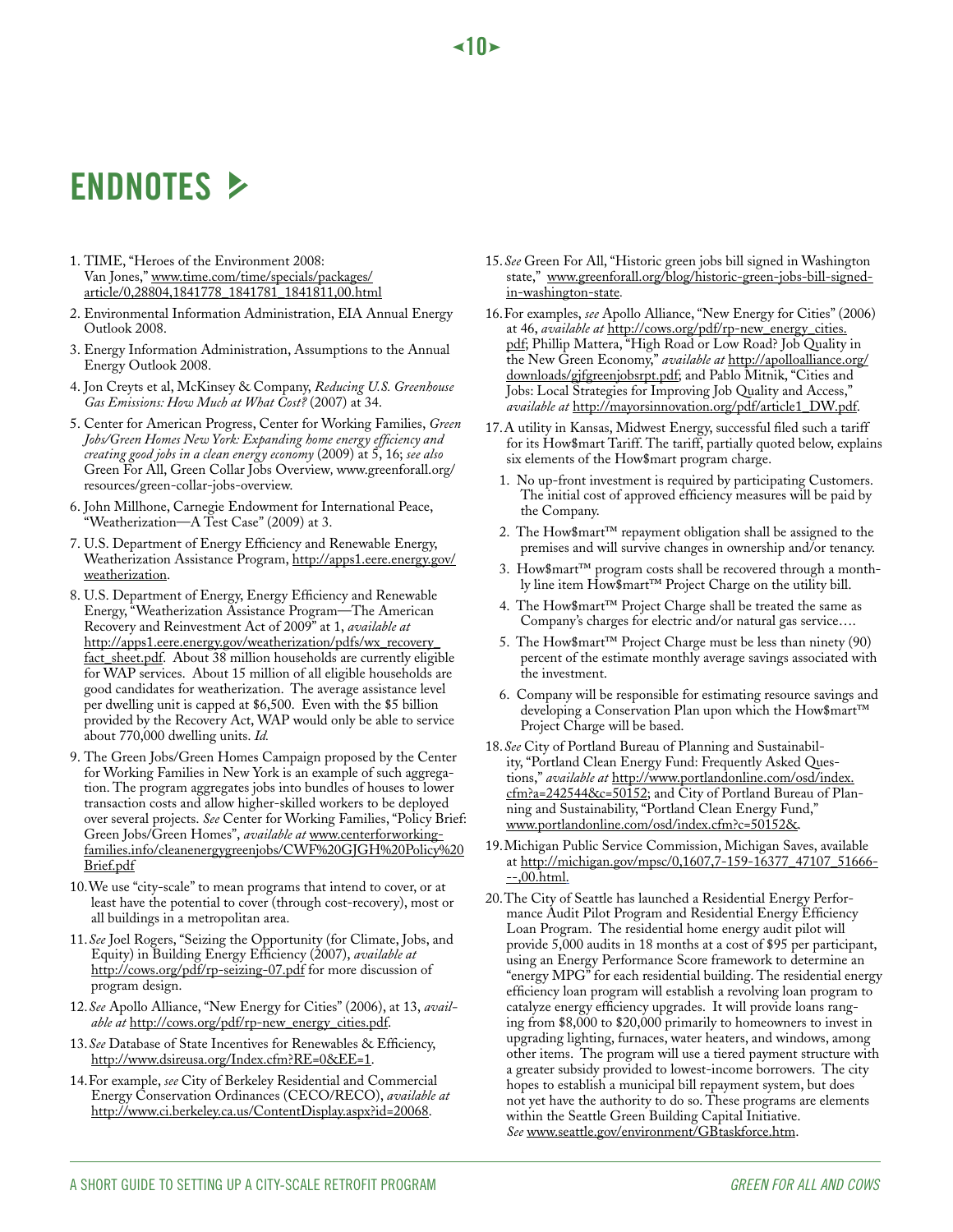- 21.*See* Sacramento Regional Flood Control Agency, Assessments, [www.safca.org/assessments/whatisassessment.html](http://www.safca.org/assessments/whatisassessment.html).
- 22.*See* City of Berkeley, Energy & Sustainable Development Ordinances and Resolutions, [www.ci.berkeley.ca.us/ContentDisplay.](http://www.ci.berkeley.ca.us/ContentDisplay.aspx?id=15538) [aspx?id=15538.](http://www.ci.berkeley.ca.us/ContentDisplay.aspx?id=15538)
- 23.California's BerkeleyFIRST (FIRST stands for "Financing Initiative for Renewable and Solar Technology.") program covers the cost of installing solar-energy systems and allows participants to pay back their cost through a voluntary assessment. As one of California's Charter Cities, Berkeley did not need to rely on specific enabling legislation to create an assessment district. *See* [www.berkeleyfirst.renewfund.com](http://www.berkeleyfirst.renewfund.com).
- Research from Vote Solar has suggested that other states do need to change their legislation to create their own CityFIRST programs. Colorado has been the quickest to move. In 2008, that state amended its laws to give Colorado cities authority to create special energy districts (Local Improvement Districts, LIDs) such as the district Berkeley established. Under Colorado House Bill 1350, property owners can choose to opt-in to the district and, by so doing, agree to pay the cost of the energy installations or improvements over a 15 or 20 year period.
- 24.The Long Island Green Homes (LIGH) project in Babylon, NY is a home retrofit plan, part of the Town's green building initiative and programs to combat global warming. As part of LIGH, the Town passed a resolution expanding its definition of solid waste to include carbon, which, in effect, allows the Town to quantify home efficiency based on carbon emissions, and to then use resources from its solid waste fund to improve energy efficiency in homes. This type of financing is structured as a "benefit assessment," meaning that the municipality provides a specific improvement on a parcel of property for a public purpose, assessing the cost of the benefit against the property. Under New York's Real Property Tax Law §102(15), special assessments are charges "imposed upon benefited real property in proportion to the benefit received by such property to defray the cost . . . of a special district improvement or service or of a special improvement or service . . . ."

Following a home performance evaluation done by a licensed, private contractor to determine a resident's options for improving their home energy efficiency, the resident chooses the work plan that best fits their needs and then receives a benefit assessment from the Town to pay for the work, which is done by a licensed, private contractor. The Town provides for energy efficiency improvements costing up to \$12,000 per home, and the homeowner pays for the work through a monthly benefit assessment fee, designed to be less than the monthly energy bill savings the resident obtains based on the improvements. To finance the costs of running LIGH, a 3 percent administrative fee is built into residents' monthly payments. The benefits and costs of the program stay with the property, so participants will not continue paying for the retrofits after they decide to sell their home, even if the work has not yet been paid for in full. The design of LIGH means that homeowners will be able to make energy efficiency improvements to their homes without taking on new debt. As a result, each home will be able to reduce its energy use by 20-40 percent, and thereby lower its energy costs by an average of \$1,160 per year. Because the cost to consumers is designed to be less than their energy savings each month resulting from the retrofits, the cost barriers that typically prevent low- and middle-income households from undertaking residential retrofits do not exist. *See* [www.ligreenhomes.com.](http://www.ligreenhomes.com)

25.April Jimenez, "Babylon Green Homes Fight Greenhouse Gases," Green Living Babylon (Aug. 13, 2008), *available at* [www.townof](http://www.townofbabylon.com/uploads/pdffiles/Long Island Press LIGH.pdf)[babylon.com/uploads/pdffiles/Long%20Island%20Press%20](http://www.townofbabylon.com/uploads/pdffiles/Long Island Press LIGH.pdf) [LIGH.pdf.](http://www.townofbabylon.com/uploads/pdffiles/Long Island Press LIGH.pdf)

- 26.Sarah White & Jason Walsh, *Greener Pathways: Jobs and Workforce Development in the Clean Energy Economy* (2008), at 15.
- 27.All projects funded with ARRA funds must comply with the Davis-Bacon Act and pay no less than prevailing wages to laborers and mechanics employed on the projects. *See* Section 1606, *available at* [http://frwebgate.access.gpo.gov/cgi-bin/getdoc.](http://frwebgate.access.gpo.gov/cgi-bin/getdoc.cgi?dbname=111_cong_bills&docid=f:h1enr.pdf) [cgi?dbname=111\\_cong\\_bills&docid=f:h1enr.pdf](http://frwebgate.access.gpo.gov/cgi-bin/getdoc.cgi?dbname=111_cong_bills&docid=f:h1enr.pdf).
- 28.40 U.S.C.A. §§ 276a to 276a-5.
- 29.For more information on prevailing wages, *see* Partnership for Working Families, "Prevailing Wage," *available at*  [www.communitybenefits.org/article.php?id=1197#requirements](http://www.communitybenefits.org/article.php?id=1197#requirements).
- 30.For more information on living wages, *see* Partnership for Working Families, "Living Wage", *available at* [www.communitybenefits.org/](http://www.communitybenefits.org/article.php?list=type&type=96&printsafe=1) [article.php?list=type&type=96&printsafe=1.](http://www.communitybenefits.org/article.php?list=type&type=96&printsafe=1)
- 31.Jobs With a Future & Center on Wisconsin Strategy, *How Workers Win: Building Workplace Skills Through the Industry Partnerships Project* (2005)*, available at* [http://cows.org/pdf/rp-workerswin.pdf.](http://cows.org/pdf/rp-workerswin.pdf)
- 32.For more information on policies that require training funding and apprenticeship utilization, *see* Partnership for Working Families, "Policies that Require Training and Apprenticeship Utilization," *available at* [www.communitybenefits.org/article.](http://www.communitybenefits.org/article.php?id=1197#utilization) [php?id=1197#utilization.](http://www.communitybenefits.org/article.php?id=1197#utilization)
- 33.For more information on project labor agreements that include local hiring requirements, including set asides for workers with barriers to employment, *see* Partnership for Working Families, "Project Labor Agreements that Include Local Hiring Requirements," *available at* [www.communitybenefits.org/article.](http://www.communitybenefits.org/article.php?id=1197#pla) [php?id=1197#pla.](http://www.communitybenefits.org/article.php?id=1197#pla) For example, in the Los Angeles Construction Careers Policy, workers with barriers to employment are referred to as disadvantaged workers. A disadvantaged worker is defined as a city resident who has a household income less than 50 percent of average medium income or faces one of the following barriers to employment: homelessness, chronic unemployment, lack of a GED or high school diploma, criminal record or other involvement with the criminal justice system, serving as a custodial single parent, or receiving public assistance.
- 34.For example, see definitions of community area resident and local resident in the Los Angeles Construction Careers Policy, *available at* [www.communitybenefits.org/downloads/CRA%20Construc](http://www.communitybenefits.org/downloads/CRA Construction Careers Policy.pdf)[tion%20Careers%20Policy.pdf](http://www.communitybenefits.org/downloads/CRA Construction Careers Policy.pdf).
- 35.*See* Green For All, "Newark Green Jobs Pilot Program," [www.greenforall.org/what-we-do/building-a-movement/commu](http://www.greenforall.org/what-we-do/building-a-movement/community-of-practice/case-studies/newark-green-jobs-training)[nity-of-practice/case-studies/newark-green-jobs-training](http://www.greenforall.org/what-we-do/building-a-movement/community-of-practice/case-studies/newark-green-jobs-training).
- 36 For more information on project labor agreements that include local hiring requirements, *see* Partnership for Working Families, "Project Labor Agreements that Include Local Hiring Requirements," *available at* [www.communitybenefits.org/article.](http://www.communitybenefits.org/article.php?id=1197#pla) [php?id=1197#pla.](http://www.communitybenefits.org/article.php?id=1197#pla)
- 37.John Millhone, Carnegie Endowment for International Peace, "Weatherization—A Test Case" (2009), at 3.

#### 38.*Id*.

- 39.*See* "Portland Clean Energy Fund, Frequently Asked Questions," *available at* [www.portlandonline.com/osd/index.](http://www.portlandonline.com/osd/index.cfm?a=242544&c=50152) [cfm?a=242544&c=50152](http://www.portlandonline.com/osd/index.cfm?a=242544&c=50152).
- 40.*See* Apollo Alliance, "New Energy for States" (2006) at 39, *available at* [http://cows.org/pdf/rp-new\\_energy\\_states.pdf.](http://cows.org/pdf/rp-new_energy_states.pdf)
- 41.*See* Efficiency Cities Network, [www.efficiencycities.us](http://www.efficiencycities.us).
- 42.*See* Retrofit America's Cities, [www.greenforall.org/community-of](http://www.greenforall.org/community-of-practice)[practice.](http://www.greenforall.org/community-of-practice)